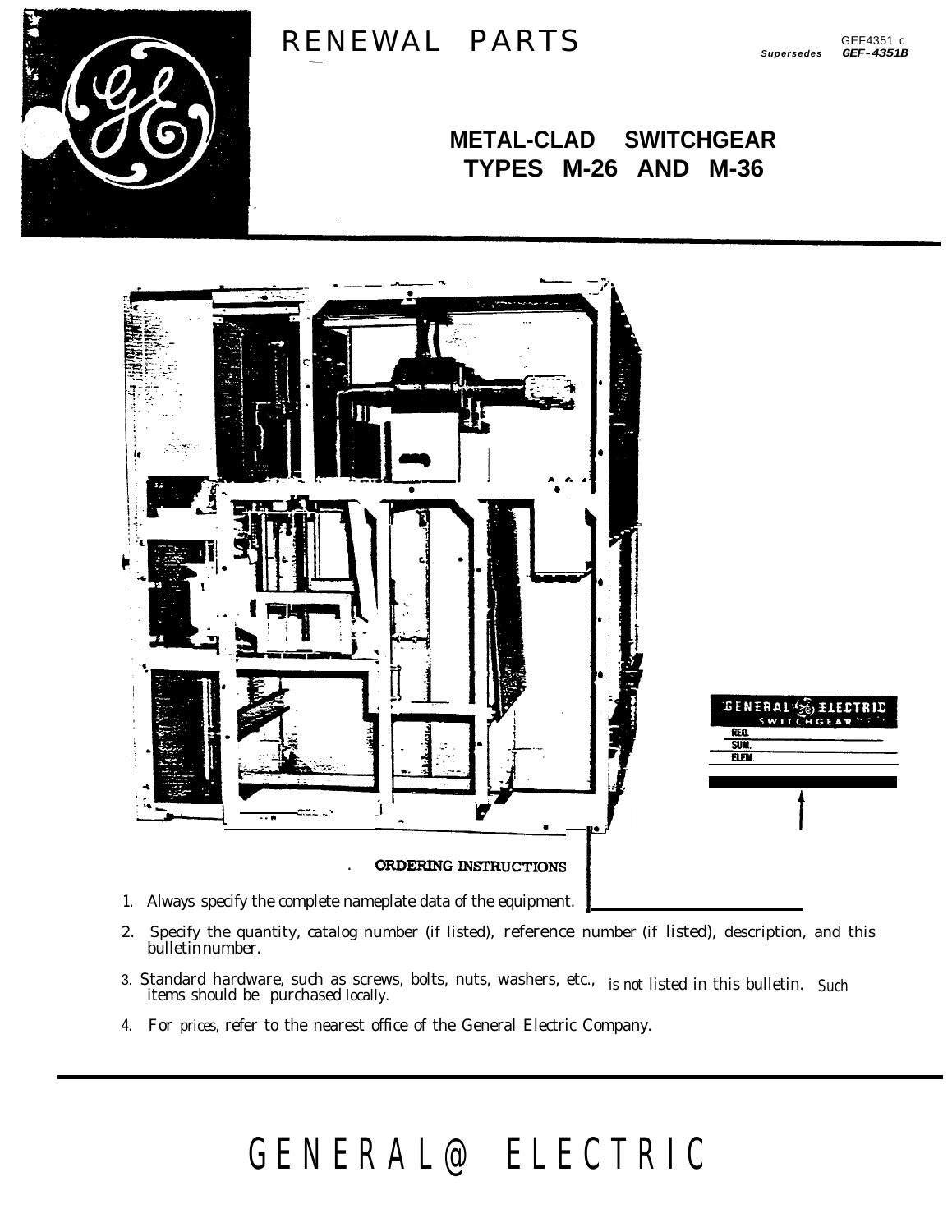

**Fig. 1 Metal-clad switchgcor** 

| Ref.                                                                                                                                           | K Y                                                                                                                                                                                  | Amps                                                                                                                                                                                 | Ordering Number                                                                                                                                                                                                                                             | Description                                                                                                                                                                                                                                                                                                                                                                                                                                                                                                                                                                                                                                                                                                                                                                                           |
|------------------------------------------------------------------------------------------------------------------------------------------------|--------------------------------------------------------------------------------------------------------------------------------------------------------------------------------------|--------------------------------------------------------------------------------------------------------------------------------------------------------------------------------------|-------------------------------------------------------------------------------------------------------------------------------------------------------------------------------------------------------------------------------------------------------------|-------------------------------------------------------------------------------------------------------------------------------------------------------------------------------------------------------------------------------------------------------------------------------------------------------------------------------------------------------------------------------------------------------------------------------------------------------------------------------------------------------------------------------------------------------------------------------------------------------------------------------------------------------------------------------------------------------------------------------------------------------------------------------------------------------|
| NO.<br>$*1$<br>$*1$<br>$^*1$<br>$*1$<br>$*1$<br>$*1$<br>$*1$<br>$*2$<br>$*2$<br>$^{\circ}2$<br>$\ddot{2}$<br>$*2$<br>$*2$<br>12<br>3<br>3<br>3 | 4.16<br>4.16<br>4.16<br>13.8<br>13.8<br>13.8<br>13.8<br>4.16<br>4.16<br>4.16<br>13.8<br>13.8<br>13.8<br>13.8<br>4.16<br>4.16<br>4.16<br>13.8<br>13.8<br>13.8<br>13.8<br>4.16<br>4.16 | 1200<br>2000<br>3000<br>1200<br>2000<br>2500<br>3000<br>1200<br>2000<br>3000<br>1200<br>2000<br>2500<br>3000<br>1200<br>2000<br>3000<br>1200<br>2000<br>2500<br>3000<br>1200<br>2000 | 7-328X600<br>328X601<br>328X602<br>328X603<br>328X604<br>328X605<br>326X606<br>328X607<br>328X608<br>328x609<br>328X610<br>328X611<br>328X612<br>328X613<br>328X614<br>328X615<br>326X616<br>328X617<br>328X618<br>328X619<br>328X620<br>328X621<br>328X622 | Front primary disconnect<br>Front primary disconnect<br>Front primary disconnect<br>Front primary disconnect<br>Front primary disconnect<br>disconnect<br>Front primary<br>disconnect<br>Front<br>primary<br>disconnect<br>Rear primary<br>Rear<br>primary<br>disconnect<br>Rear<br>disconnect<br>primary<br>Rear<br>primary<br>disconnect<br>Rear<br>primary<br>disconnect<br>Rear<br>primary<br>disconnect<br>disconnect<br>primary<br>Rear<br>installation accessories<br>Front<br>installation<br>Front<br>accessories<br>installation<br>accessories<br>Front<br>Ront installation accessories<br>installation<br>Ront<br>accessories<br>installation<br>Front<br>accessories<br>installation<br>Front<br>accessories<br>installation<br>Rear<br>accessories<br>Rear installation<br>accessories |
|                                                                                                                                                | 4.16<br>13.8                                                                                                                                                                         | 3000<br>1200                                                                                                                                                                         | 326X623<br>328X624                                                                                                                                                                                                                                          | installation<br>Rear<br>accessories<br>installation<br>Rear<br>accessories                                                                                                                                                                                                                                                                                                                                                                                                                                                                                                                                                                                                                                                                                                                            |
|                                                                                                                                                | 13.8<br>13.8<br>13.8                                                                                                                                                                 | 2000<br>2500<br>3000                                                                                                                                                                 | 328X625<br>328X626<br>328X627                                                                                                                                                                                                                               | installation<br>Rear<br>accessories<br>installation<br>Rear<br>accessories<br>installation<br>Rear<br>accessories                                                                                                                                                                                                                                                                                                                                                                                                                                                                                                                                                                                                                                                                                     |

\*Recommended spare parts. Suggested one for every ten identical units. <sup>2</sup> One for every ten outside of the U.S. A.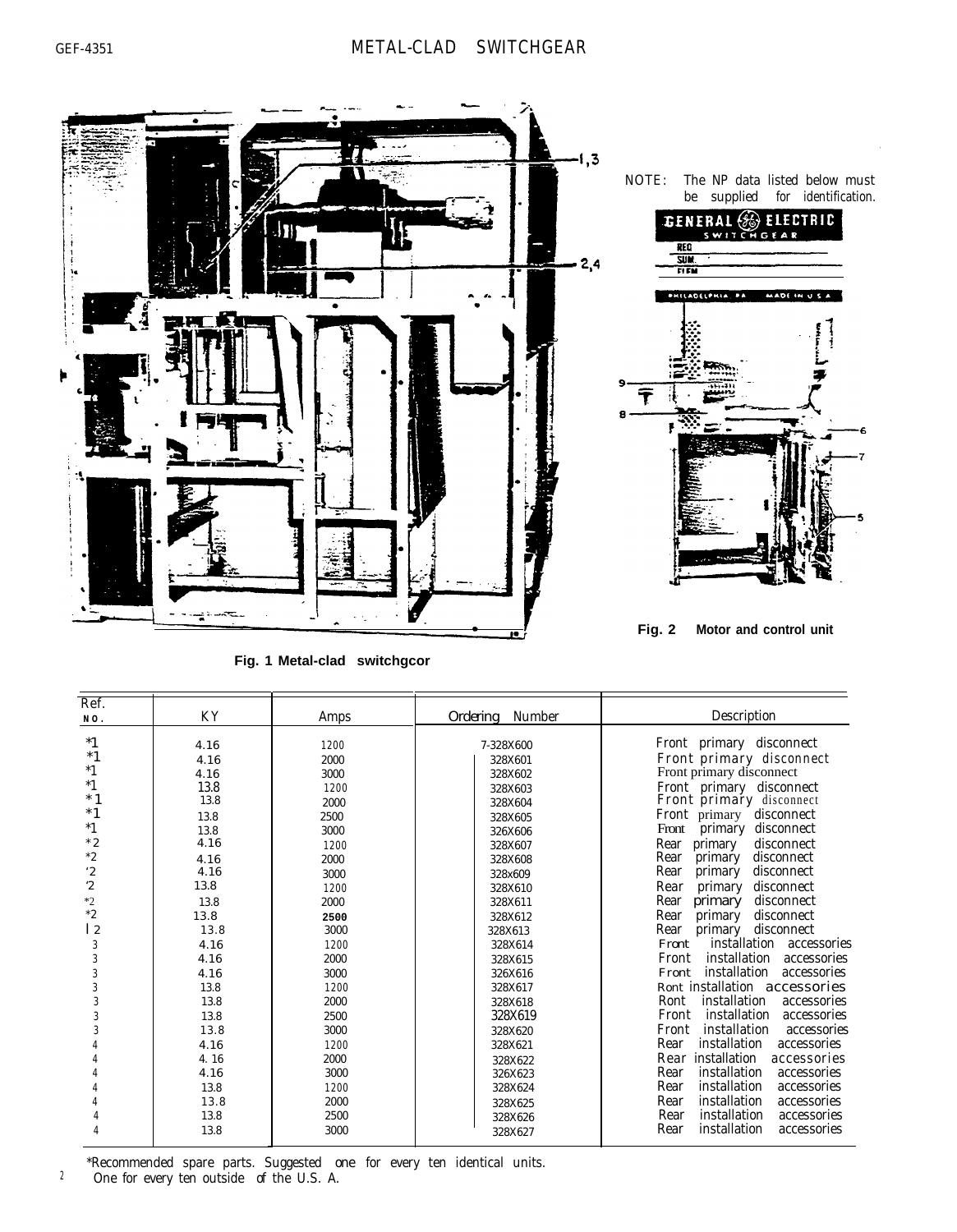



Fig. 3 Elevating mechanism for M-26 equipments Fig. 4 Elevating mechanism for **M-36H** equipments rated 250 mva and M-36 rated rated 750, M-26H rated 350 mva and 1200A 500 mva M-36 rated 500 mva 2OOOA



Fig. 5 Elevating mechanism for M-36HH equipments rated 1000 mva

| Ref. No. | Ordering Number | Description                                      |
|----------|-----------------|--------------------------------------------------|
| $*5$     | 773328X628      | Positive mechanical interlock assembly, complete |
| 6        | 328X629         | Elevating mechanism motor                        |
| 7        | 328X630         | Spring                                           |
| $*8$     | 328X631         | Complete secondary disconnect device             |
| $*9$     | 328X632         | Complete stationary auxiliary switch mechanism   |
| 10       | 328X633         | Miter gears, pair                                |
| 11       | 328X634         | Roll pin for miter gears                         |
| 12       | 328X635         | Shaft, right                                     |
| 13       | 328X636         | Shaft, left                                      |
| 14       | 328X637         | Sprocket                                         |
| 15       | 328X638         | Roll pin for sprocket                            |
| 16       | 328X639         | Bearing block                                    |
| 17       | 328X640         | Spur gear                                        |
| 18       | 328X641         | Pinion gear and rod                              |
| 19       | 328X642         | Roll pin for spur gear                           |
| 20       | 328X643         | stop stud                                        |
| 21       | 328X644         | stop bolt                                        |
| 22       | 328X645         | Pinion gear and rod                              |
| 23       | 328X646         | Spur gear                                        |
| 24       | 328X647         | Roll pin for spur gear                           |
| 25       | 328X648         | Locking spring                                   |
| 26       | 328x849         | Stop shaft                                       |
| 27       | 328X650         | Roll pin for stop shaft                          |
| 28       | 328X651         | Bracket for stop shaft                           |
| 29       | 328X652         | Clutch spring                                    |
| 30       | 328X653         | Roll pin for clutch spring                       |
| 31       | 328X654         | Slide clutch                                     |
| 32       | 328X655         | Jack screw                                       |

Whenever gears mesh, they must be ordered as a pair.<br>\*Recommended spare parts. Suggested one for every ten identical units.

One for every ten outside of the U.S. A.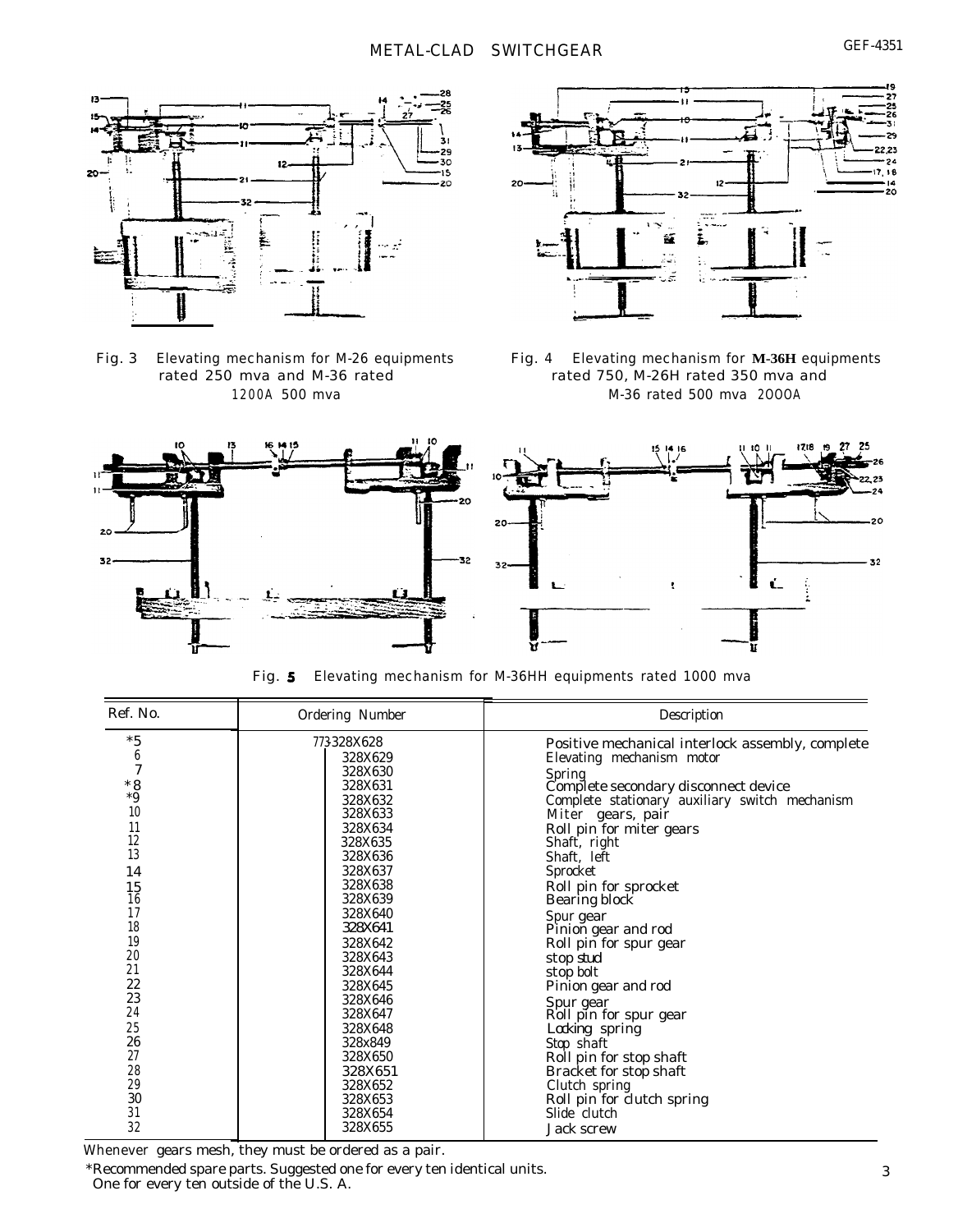

Fig. 6 Angle bracket **and** chain Fig. 10 Bus support, molded



Fig. 7 Shutter **mechanism** M-26 (Ref. 37)

Fig. 8 Shutter mechanism M-36 (Ref. 38)

52F





Fig. 11 Bus connection boot  $(4.16$  KV and 13.8 KV) Specify unit No. and phase on which boot is to be used



Fig. 12 Wiring devices and miscellaneous



75,

Fig. 13 Door handles and locks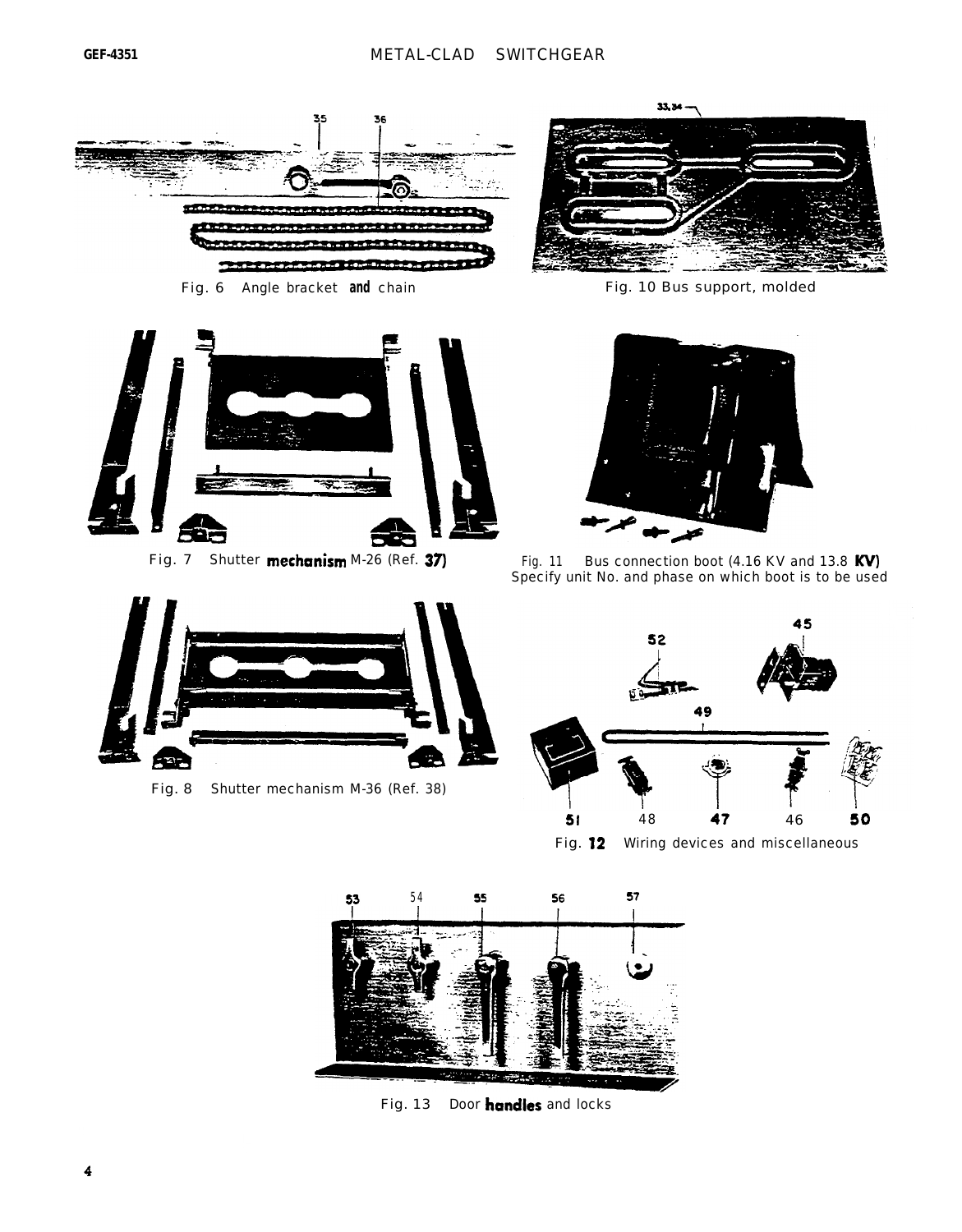| Ref. No.                                                                                                                    | Ordering Number                                                                                                                                                                                                 | Description                                                                                                                                                                                                                                                                                                                                                                                                                 |
|-----------------------------------------------------------------------------------------------------------------------------|-----------------------------------------------------------------------------------------------------------------------------------------------------------------------------------------------------------------|-----------------------------------------------------------------------------------------------------------------------------------------------------------------------------------------------------------------------------------------------------------------------------------------------------------------------------------------------------------------------------------------------------------------------------|
| 33<br>34<br>35<br>$*36$<br>'37<br>$*38$<br>$*45$<br>46<br>47<br>48<br>49<br>60<br>$*51$<br>52<br>53<br>54<br>55<br>56<br>57 | 7-328X656<br>328X657<br>328X658<br>328X659<br>328X660<br>328X661<br>328X668<br>328X669<br>328X670<br>328X671<br>328X672<br>328X673<br>328X674<br>328X675<br>328X676<br>328X677<br>328X678<br>328X679<br>328X680 | Bus support,<br>5KV<br>Bus support. 15KV<br>Bracket assembly<br>Chain<br>Shutter mechanism assembly (M26)<br>Shutter mechanism assembly (M36)<br>Limit switch, Type SBl<br>Light switch<br>Keyless receptacle<br>Duplex receptacle<br>Strip heater<br>Fuse block, open type<br>Fuse block, dead front<br>Limit switch, mercury type<br>Panel locking handle<br>Panel handle<br>Door locking handle<br>Door handle<br>Socket |
|                                                                                                                             | Specify amp rating of fuse and number of poles                                                                                                                                                                  |                                                                                                                                                                                                                                                                                                                                                                                                                             |



Fig. 14. Fuse rollout unit

**‡ ROLLOUT UNIT** 

| Fig.<br>No.                                                          | Ref.                                                                  |                                                                                                                                      | Ordering Number for                                                                                                        |                                                                                                     |                                                                                                                                                                               |
|----------------------------------------------------------------------|-----------------------------------------------------------------------|--------------------------------------------------------------------------------------------------------------------------------------|----------------------------------------------------------------------------------------------------------------------------|-----------------------------------------------------------------------------------------------------|-------------------------------------------------------------------------------------------------------------------------------------------------------------------------------|
|                                                                      | No.                                                                   |                                                                                                                                      | 5K                                                                                                                         | 15KV                                                                                                | Description                                                                                                                                                                   |
| 14<br>14<br>14<br>14<br>14<br>14<br>14<br>14<br>14<br>14<br>14<br>14 | 58<br>.59<br>60<br>61<br>62<br>63<br>64<br>65<br>66<br>67<br>68<br>69 | 733-328X681<br>328X682<br>328X683<br>328X684<br>328X685<br>328X686<br>328X687<br>328X688<br>328X689<br>328X690<br>328X691<br>328X692 | Gl<br>G <sub>l</sub><br><b>G</b> l<br>Gl<br>G <sub>l</sub><br>A<br>$_{\rm Gl}$<br>Gl<br>z<br>G <sub>1</sub><br>$_{\rm Gl}$ | G <sub>2</sub><br>a<br>G <sub>2</sub><br>G2<br>G2<br>G2<br>G <sub>2</sub><br>a<br>G2<br>a<br>a<br>a | Fuse clip<br>Insulator<br>Ground bar<br>Ground finger<br><b>Barrier</b><br>Cover<br>Tray<br>Strap<br>Insulator support<br>Insulator clamp<br><b>Barrier</b><br>Compound strap |

**#All** rollout units and potheads can be either 5 KV or 15 KV. When ordering give complete ordering number plus Cl for 5 KV and G2 for 15 KV.

 $\Delta$ Does not apply to 5 KV unit.

\*Recommended spare parts. Suggested one for every ten identical units.

One for every ten outside of the U.S.A.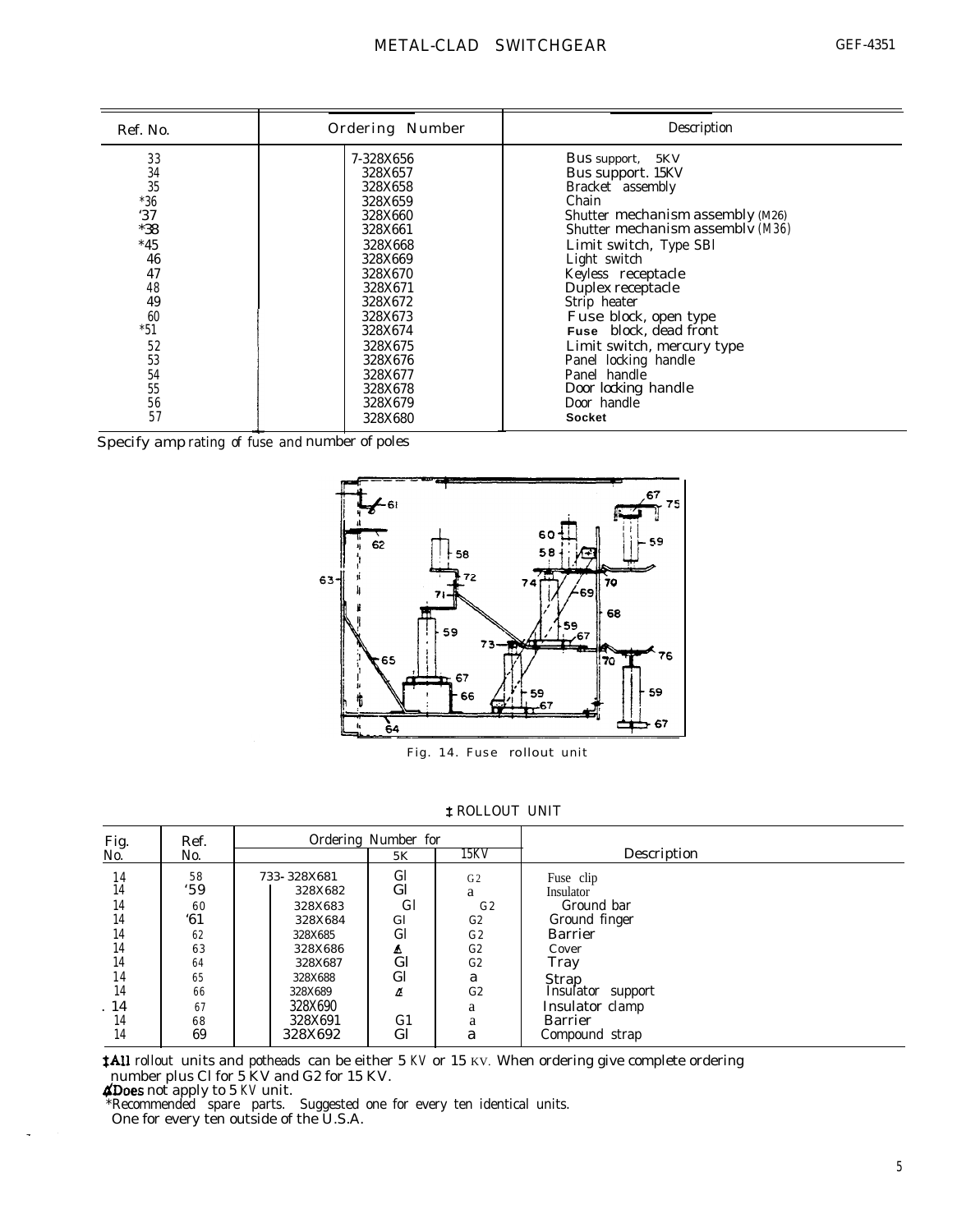



NOTE: Figure No. 17 and Ref. No's 115 thru 129 have been removed and these parts are no longer avialable.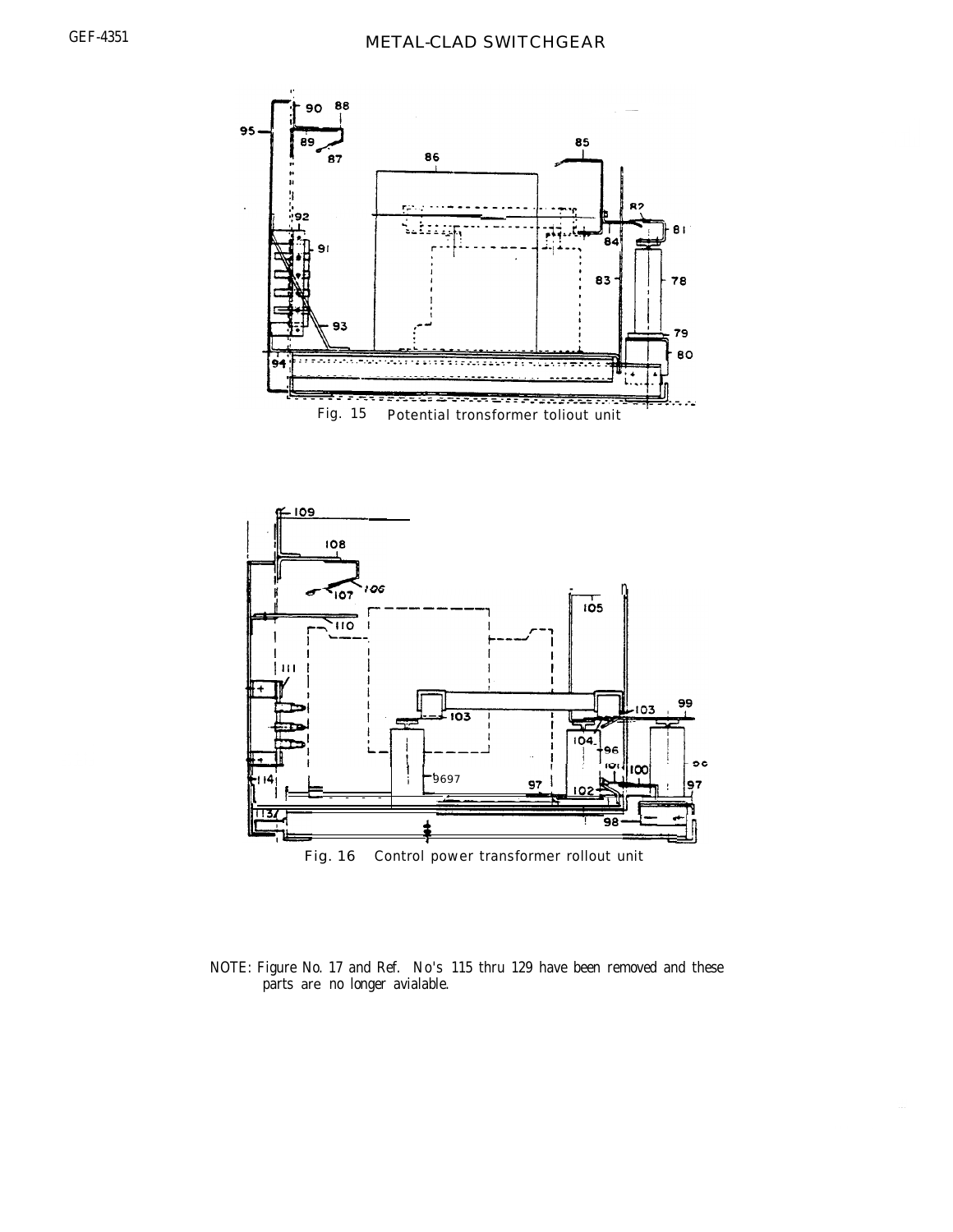## **METAL-CLAD SWITCHGEAR**

| Fig.           | Ref.       | Ordering           | Number for              |                |                                      |
|----------------|------------|--------------------|-------------------------|----------------|--------------------------------------|
| No.            | No.        |                    | 5K                      | 15KV           | Description                          |
| 14             | $*70$      | <b>733-328X693</b> | G <sub>1</sub>          | G <sub>2</sub> | Finger                               |
| 14             | 71         | 328X694            | Á                       | G2             | Connection bar                       |
| 14             | 72         | 328X695            | Ġ1                      | G2             | Connection bar                       |
| 14             | 73         | 328X696            | Á                       | G2             | Connection bar                       |
| 14             | 74         | 328X697            | G1                      | G2             | Connection bar                       |
| 14             | $*75$      | 328X698            | G1                      | G2             | Connection bar                       |
| 14             | $*76$      | 328X699            | G1                      | G2             | Connection bar                       |
| 15             | $*78$      | 328X701            | G1                      | G2             | Insulator                            |
| 15             | 79         | 328X702            | A                       | G2             | Insulator clamp                      |
| .15            | 80         | 328X703            | G1                      | G2             | Insulator support                    |
| 15             | 31         | 328x704            | G1                      | G2             | Disconnect bar                       |
| 15             | $*82$      | 328X705            | G <sub>l</sub>          | G2             | Finger                               |
| 15             | 83         | 328X706            | G <sub>l</sub>          | G2             | <b>Barrier</b>                       |
| 15             | $*84$      | 328X707            | G <sub>l</sub>          | G2             | Disconnect bar                       |
| 15             | $*85$      | 328X708            | G <sub>l</sub>          | G2             | Disconnect bar                       |
| 15             | 86         | 328X709            | $\overline{\mathbf{4}}$ | G2             | <b>Barrier</b>                       |
| 15             | $^\ast 87$ | 328X710            | G <sub>l</sub>          | G2             | Ground finger                        |
| 15             | 88         | 328X711            | G <sub>l</sub>          | G2             | Ground finger support                |
| 15             | 89         | 328X712            | G <sub>l</sub>          | G2             | Ground finger support                |
| 15             | 90         | 328X713            | G <sub>l</sub>          | G2             | <b>Barrier</b>                       |
| 15             | 91         | 328X714            | G <sub>l</sub>          | G2             | Secondary disconnect (stationary)    |
| 15             | 92         | 328X715            | G <sub>l</sub>          | G2             | Secondary disconnect (movable)       |
| 15             | 93         | 328X716            | G <sub>l</sub>          | G2             | <b>Brace</b>                         |
| 15             | 94         | 328X717            | G <sub>l</sub>          | G2             | Tray                                 |
| 15             | 95         | 328X718            | G <sub>l</sub>          | G2             | Cover                                |
| 16             | $*96$      | 328X719            | G <sub>l</sub>          | G2             | Insulator                            |
| 16             | 97         | 328X720            | $\frac{A}{C}$           | G2             | Insulator clamp                      |
| 16             | 98         | 328X721            |                         | G2             | Insulator support                    |
| 16             | $*99$      | 328X722            | G1                      | G2             | Contact bar                          |
| 16             | 100        | 328X723            | G <sub>l</sub>          | G2             | Ground finger support                |
| 16             | $*101$     | 328X724            | G1                      | G2             | Ground finger                        |
| 16             | '102       | 328X725            | G1                      | G2             | Ground shoe contact                  |
| 16             | 103        | 328X726            | G1                      | G2             | Fuse clip                            |
| 16             | $*104$     | 328X727            | G1                      | G2             | Primary contact                      |
| 16             | 105        | 328X728            | G1                      | G2             | Ground bar                           |
| 16             | 106        | 328X729            | G1                      | G2             | Ground finger support                |
| 16             | $*107$     | 328X730            | G2                      |                | Ground finger                        |
| 16             | 108        | 328X731            | Á                       | G2             | Cross angle                          |
| 16             | 109        | 328X732            | Ġ1                      | G2             | <b>Barrier</b>                       |
| 16             | 110        | 328X733            | $\frac{A}{C1}$          | C <sub>2</sub> | <b>Barrier</b>                       |
| 16<br>$\ldots$ | $*111$     | 328X734            |                         | G2             | Secondary disconnect<br>(movable)    |
| *              | 112        | 320X735            | G1                      | C <sub>2</sub> | Secondary disconnect<br>(stationary) |
| 16             | 113        | 328X736            | G1                      | G2             | Tray                                 |
| 16             | 114        | 328X737            | G1                      | G2             | Cover                                |

<sup>3</sup> ROLLOUT UNIT (Cont'd)

**‡ All rollout units** can be either 5 KV or 15 KV. When ordering give complete ordering number plus Gl for 5 and G2 for 15 KV.

 $\triangle$  Does not apply to 5 KV unit.

<sup>15</sup> - -

\*Recommended spare parts. Suggested one for every ten identical units.<br>- One for every ten outside of the U.S.A.

--